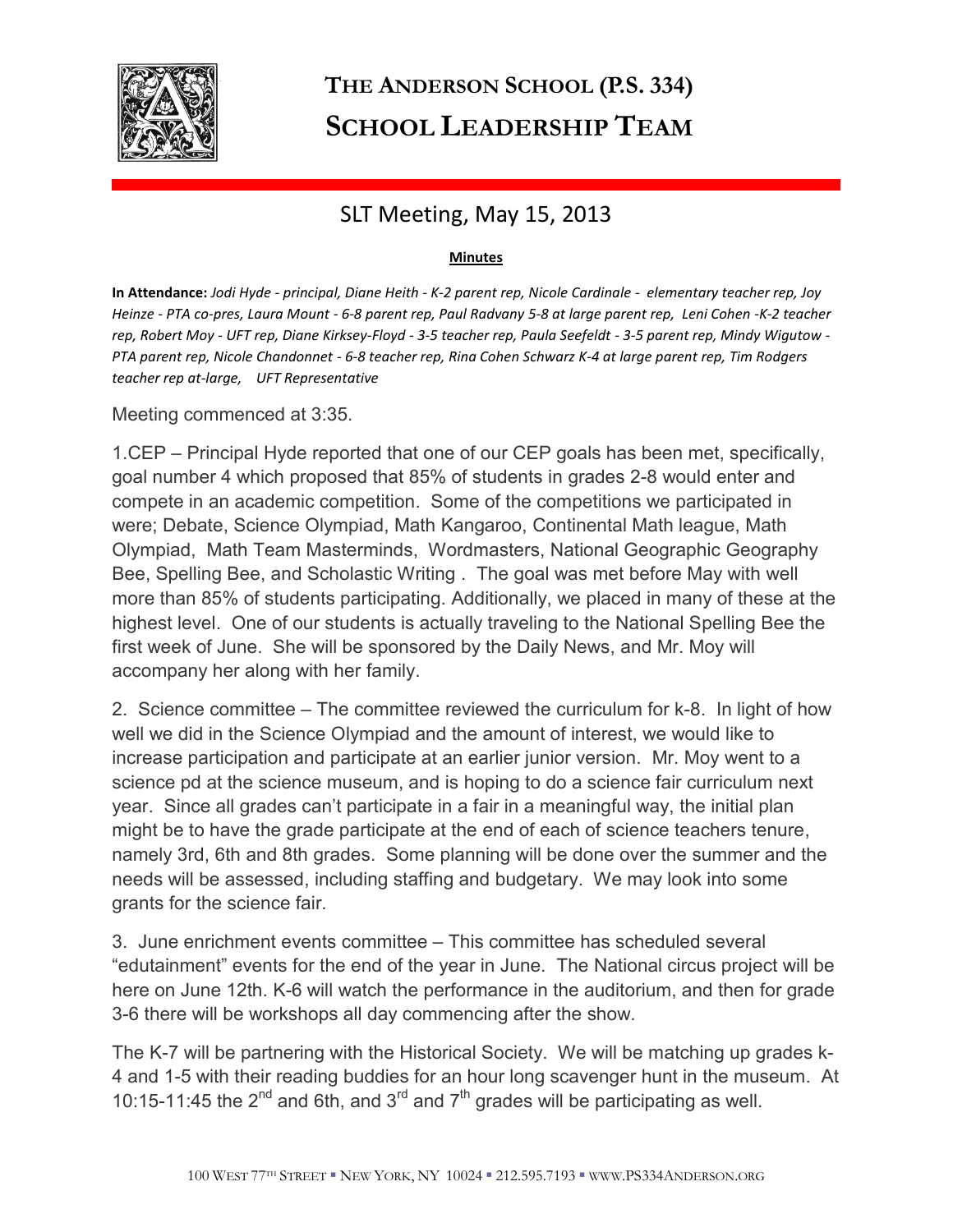Shakespeare sings will be doing a performance for grades 4-7 on June 11th.

On June 18th or 19th the 7th and 8th grades during math class will become stockbrokers for a day; we are currently looking for middle school parents to help with the process. The computers on the rolling carts will be used so the kids can watch the stocks trading.

Other events that are in the works, but not yet scheduled are:

Hollyrock entertainment – a game show played with 200-250 people per assembly.

6/25 day before school ends - Music - percussion circle

DNA testing person - 3rd and 4th grade -

Wacky storefront science , robofun, for k-1

4. Library curriculum – Librarian is tasked with teaching a lesson including web research and tech lessons, as well as, allowing the kids to take out books. Some kids may be frustrated by not being able to browse and take out books as they are accustomed to doing. This is a secondary purpose for the library and the kids need to understand that. Learning leaders are in place to help facilitate both goals. The system is now linked with the public library and it should be more seamless going forward.

Additionally, the librarian is very aware of the curriculum in the various grades and is trying to align her teaching with what is happening in the classrooms.

5. Budget Issues – A question about whether there are enough AT's in the school came up. This year, the admin hired 15 consistent full time teaching assistants, rather than 30 part time AT's. This has worked much better from an administration standpoint and provided a consistency for the teachers and the students. The PTA would like to fund as many assistants as are required. Similarly they would like to assist in funding music, as well as, drama. Admin will reassess how we can further help support these two initiatives. We were hoping to do a time managment course for the  $5<sup>th</sup>$  grade in the Fall. This has been tabled until next months meeting.

6. 5th grade bubble – What will happen when the three classes move into the otherwise compartmentalized middle school. One of the possibilities –is that the 3 5th grades become it's own cohort. There would be three homerooms (math, ela, ss). The students would stay in their rooms for those 3 core subjects. They would then move for Science, Art, Gym, Music, Keyboard and Spanish.). This will require 3 full time teachers. The kids will not have lockers. In the next year, we will have a double bubble class and it is too difficult to map it out this early. Other options are still being investigated. A parent questioned whether there is a possibility that after the bubble class moves thru, will the DOE allow us to remain a 3 section school?